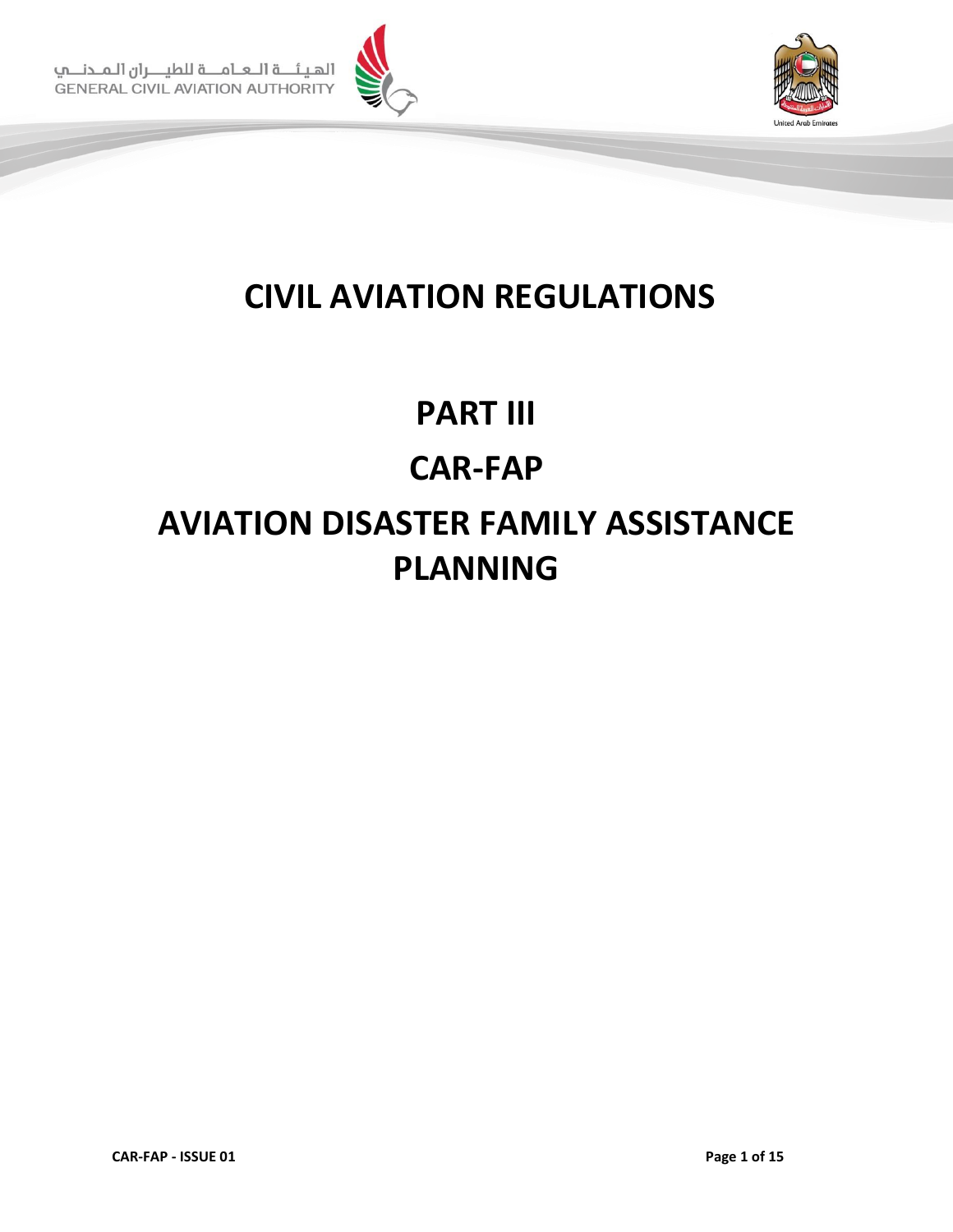الهيئة اللعاملة للطيا **GENERAL CIVIL AVIATION AUTHORITY** 





#### **FOREWORD**

- <span id="page-1-0"></span>1. An aircraft accident is an unexpected and usually catastrophic event. Concern for persons who have suffered distress and loss as the result of aircraft accidents has led to increased efforts within the aviation industry to establish means by which the needs of victims and their families can be addressed in a timely fashion.
- 2. During its 32nd Session in October 1998, the International Civil Aviation Organization (ICAO) Assembly considered the subject of assistance to aircraft accident victims and their families.
- 3. In 2001, in response to ICAO Assembly Resolution A32-7, ICAO issued a circular on Guidance on Assistance to Aircraft Accident Victims and their Families (Cir 285). In 2005, provisions were included in *Annex 9 — Facilitation*, to enable expeditious entry into a State in which an accident has occurred of family members of the victims of the accident. Further guidance on ICAO Policy was contained in *Doc 9998 ̶ ICAO Policy on Assistance to Aircraft Accident Victims and their Families*, which was issued in 2013. An accompanying guideline (ICAO Doc 9973 which replaced the aforementioned ICAO Circular 285), was published which provided guidelines on implementing this policy. In February 2016, ICAO issued a Recommended Practice which stated that: ''Contracting States should establish legislation, regulation and/or policies in support of assistance to aircraft accident victims and their families.'' (*Annex 9*, Chapter 8, Recommended Practice 8.46 refers).
- 4. The State of Occurrence, with the support of air operators and airport authorities, is responsible for providing assistance to victims of an aircraft accident and their families. When the location of the accident cannot definitely be established as being in the territory of any state, the State of Registry shall be responsible for providing such support.
- 5. This regulation reaffirms the commitment of the United Arab Emirates to:
	- a) ensure that adequate and sufficient assistance is provided to aircraft accident victims and their families;
	- b) establish legislation, regulations, and policies required to implement effective coordination and control of the efforts to provide the required family assistance;
	- c) require that commercial air transport operators flying to/from the United Arab Emirates implement family assistance plans, and ensure that these plans are exercised regularly, supervised and audited as necessary;
	- d) require that airport operators implement family assistance plans, which can be part of their airport emergency plans, in coordination with commercial air transport operators,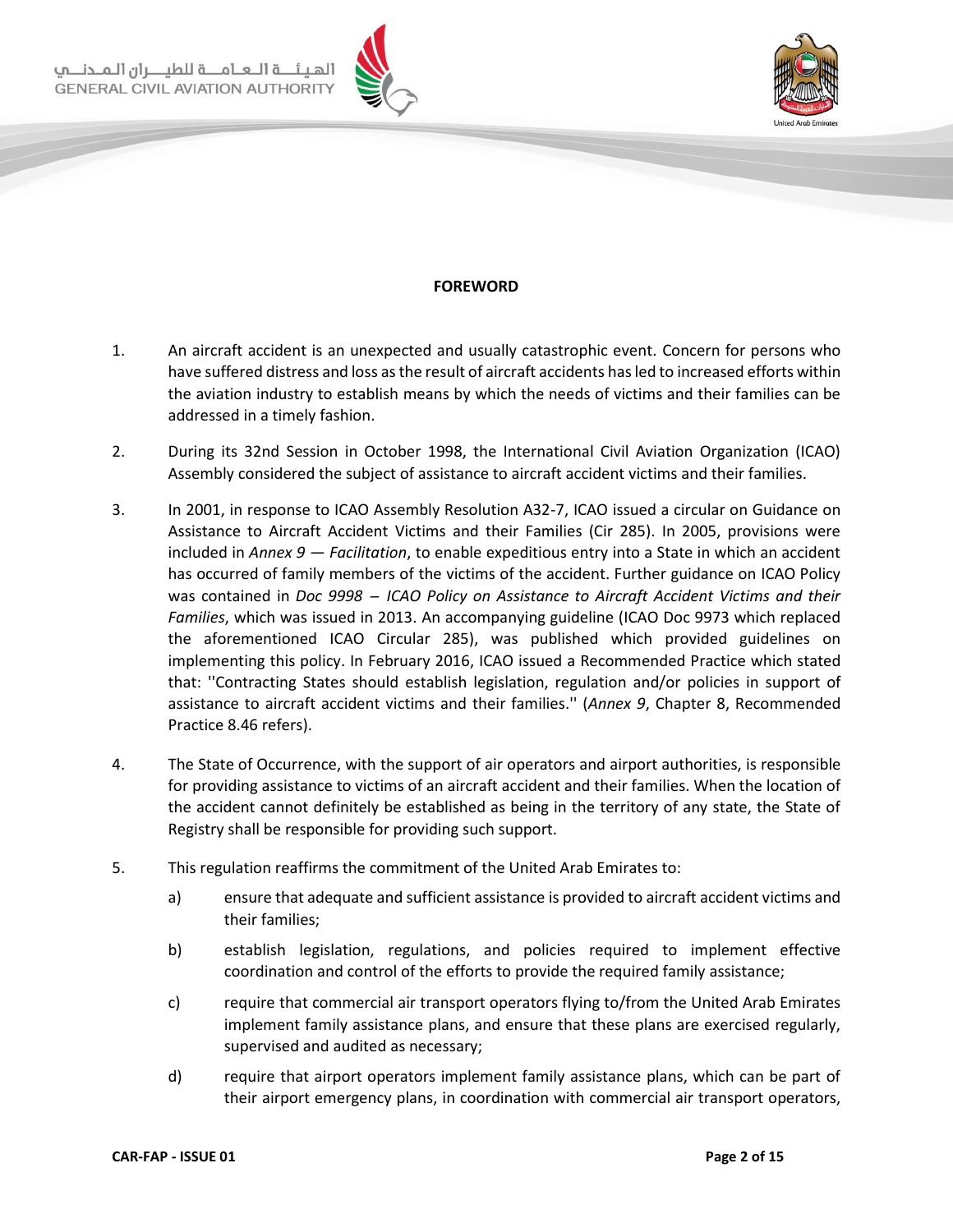



and ensure that these plans are exercised regularly, supervised, and audited as necessary; and

- e) require commercial air transport operators to have proper arrangements with airports in which they operate, so as to facilitate the provision of family assistance as required.
- 6. Conformity with the advisory material is mandatory unless there exist other means of compliance acceptable to the GCAA.
- 7. Acceptable Mean of Compliance (AMC): The AMC serves as a means by which the GCAA Civil Aviation Regulations can be met. However, regulated entities may decide to demonstrate compliance with the requirements using other means by proposing alternative means of compliance acceptable to the GCAA.
- 8. Guidance Material (GM): is non-binding explanatory and interpretation material on how to achieve the requirements of the CARs and the AMCs. It contains information, including examples, to assist the user in the interpretation and application of the GCAA Regulation, and the AMCs

Should there be an error, please inform the GCAA Regulatory section at [regulations@gcaa.gov.ae.](mailto:regulations@gcaa.gov.ae)

9. Regulation update:

At the next opportunity:

- Chapters 1, 2 and 6 of this regulation will be moved to CAR PART VI
- Chapter 3 will be moved to CAR-OPS 1 and CAR-OPS 3
- Chapter 4 will be moved to CAR PART IX
- Chapter 5 will be moved to CAR-FOR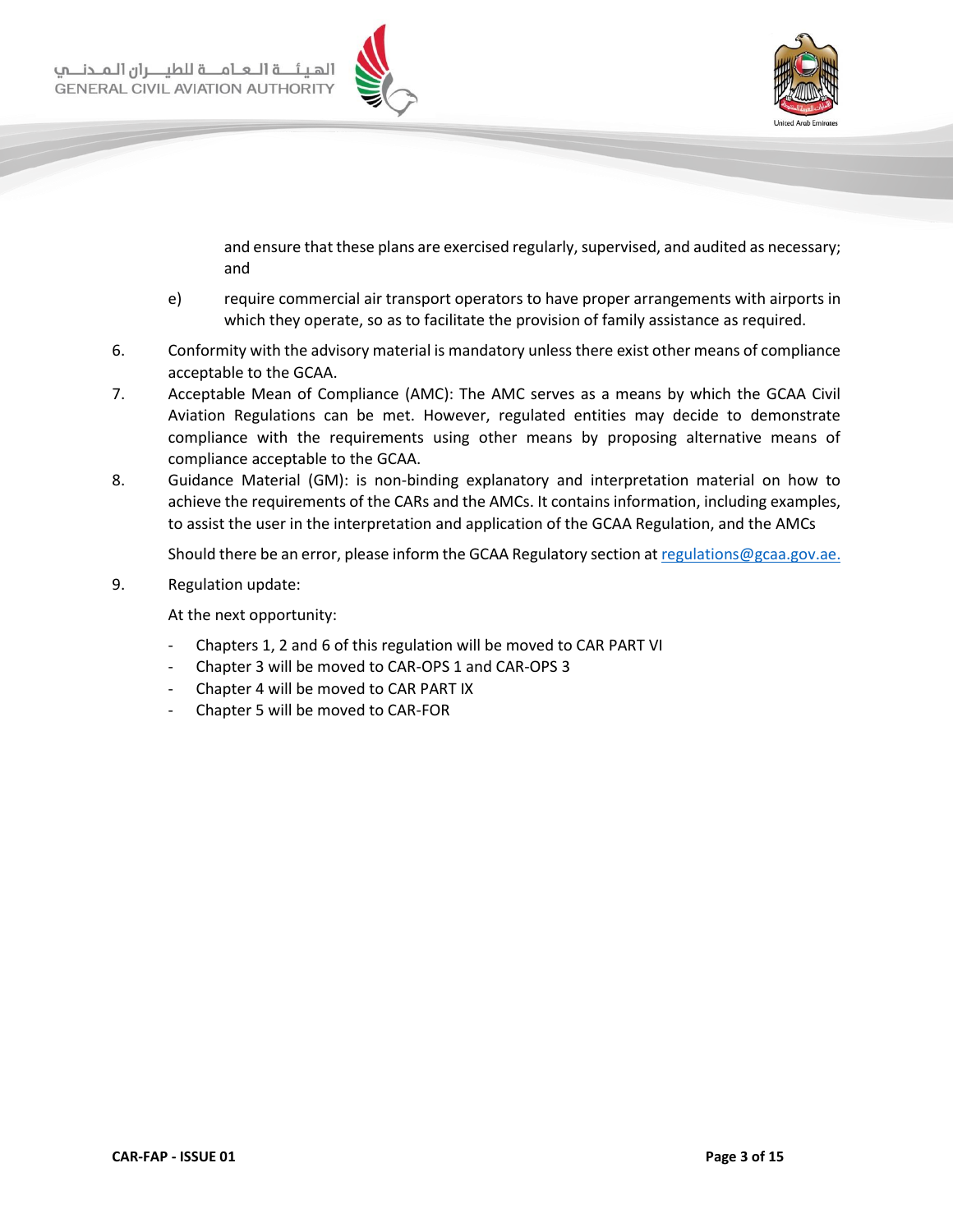



# **RECORD OF ISSUES AND DATE OF APPLICABILITY**

<span id="page-3-0"></span>

| Issue. No | Date of issue and date of Applicability                                                            |
|-----------|----------------------------------------------------------------------------------------------------|
| Issue: 01 | Date of Issue: 05 <sup>th</sup> December 2017<br>Date of Applicability: 01 <sup>st</sup> June 2018 |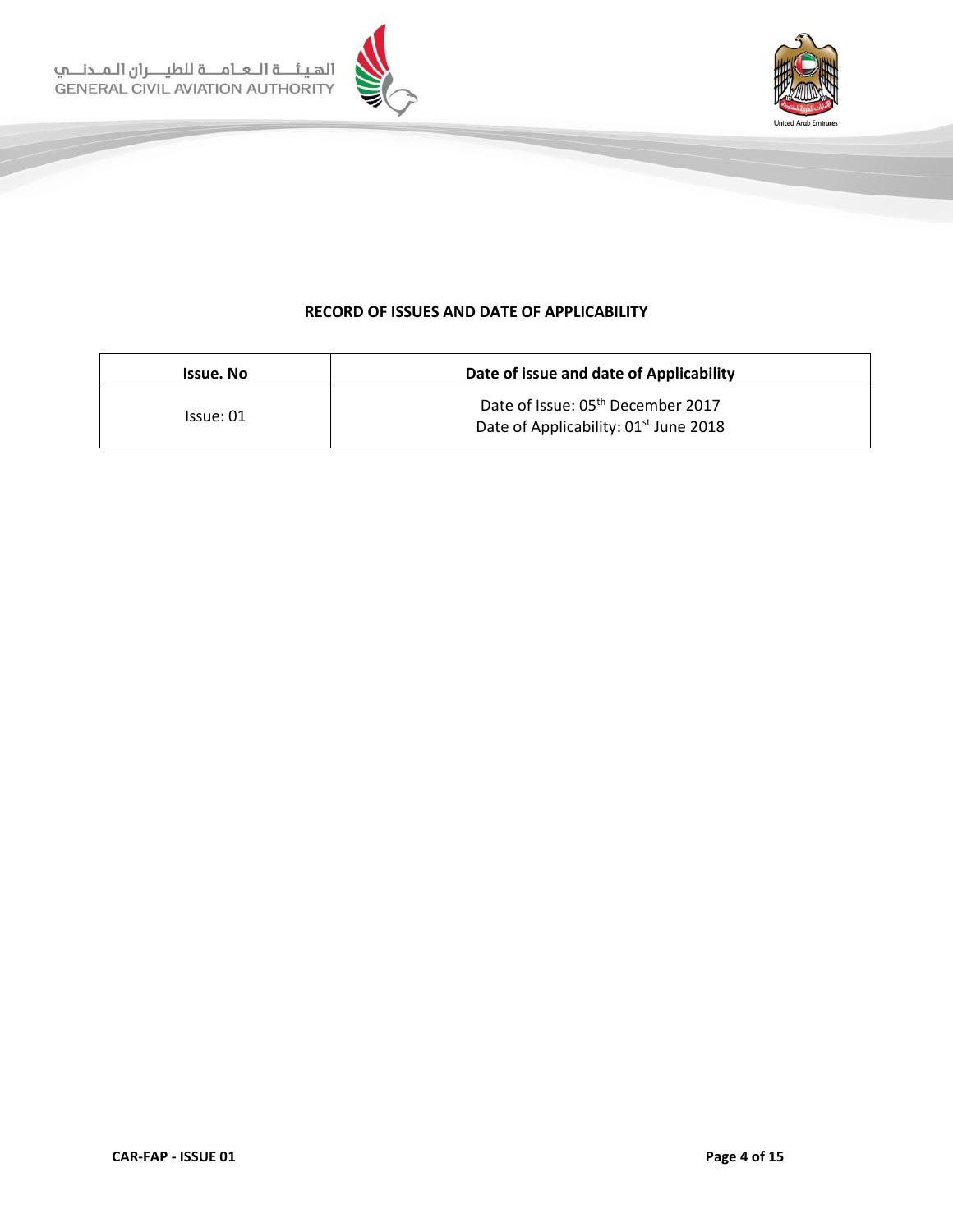الهيئـــة الــعــامــــة للطيــــران الـمــدنــــي<br>GENERAL CIVIL AVIATION AUTHORITY



# <span id="page-4-0"></span>**TABLE OF CONTENTS**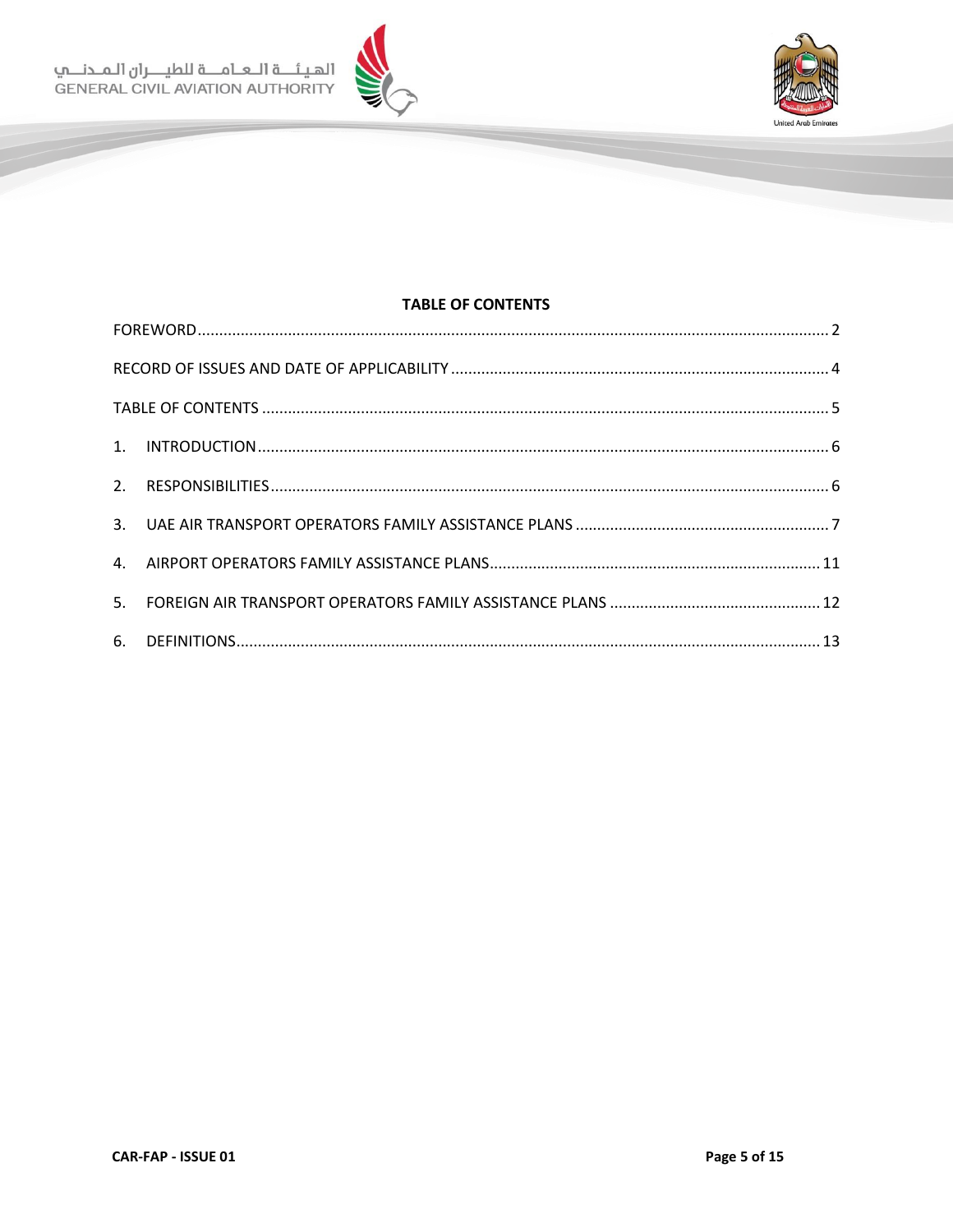



#### <span id="page-5-0"></span>**1. INTRODUCTION**

- 1.1 The principal objective of family assistance is the provision of services and information to address the concerns and the needs of aircraft accident victims and their families.
- 1.2 An aircraft accident occurring in the United Arab Emirates or an accident occurring overseas involving an aircraft registered in the United Arab Emirates, may require a response on a national level. Such a response would involve many government departments, authorities, and nongovernmental organizations including the Commercial Air Transport Operator and Airport Operator. An important element of the response is the National Aviation Disaster Family Assistance Plan of the United Arab Emirates, activated in consultation with the plans of the National Emergency Crisis and Disasters Management Authority (NCEMA).
- 1.3 The objective of this regulation is to establish the regulatory and coordination framework for the National Aviation Disaster Family Assistance Plan and the family assistance plans of commercial air transport operators operating from and to the United Arab Emirates. This regulation applies to codeshare flights.
- 1.4 This regulation shall form part of the Commercial Air Transport Operators Air Operators Certificate.

#### <span id="page-5-1"></span>**2. RESPONSIBILITIES**

- 2.1 The National Aviation Disaster Family Assistance Plan shall be activated fully, or in part, by the Director General of the GCAA, in consultation with the Director General of NCEMA.
- 2.2 The GCAA shall conduct oversight of the Airline and Aerodrome Aviation Family Assistance Plans by carrying out audits, inspections, and by monitoring the results of exercises. The GCAA shall accept all aspects of the Plan, including documentation and training.
- 2.3 The GCAA shall:
	- (a) appoint a National Aviation Disaster Family Assistance Coordinator who shall report directly to the Director General. This position shall be filled by a suitably trained person, on a permanent full-time basis, with the necessary authority to ensure that appropriate actions are taken by all of the responsible entities, so that a proper level of care is afforded to the accident victims and the family members; and
	- (b) establish a UAE National Aviation Disaster Family Assistance Committee, chaired by the National Aviation Disaster Family Assistance Plan Coordinator and comprised of representatives of all involved government, semi-government, industry, and voluntary entities.
- 2.4 The name and contact details of the National Aviation Disaster Family Assistance Coordinator shall be published appropriately.
- 2.5 The National Aviation Disaster Family Assistance Coordinator shall:
	- (a) develop, implement and maintain an effective UAE National Aviation Disaster Family Assistance Plan to deal with an aircraft accident occurring within UAE territory;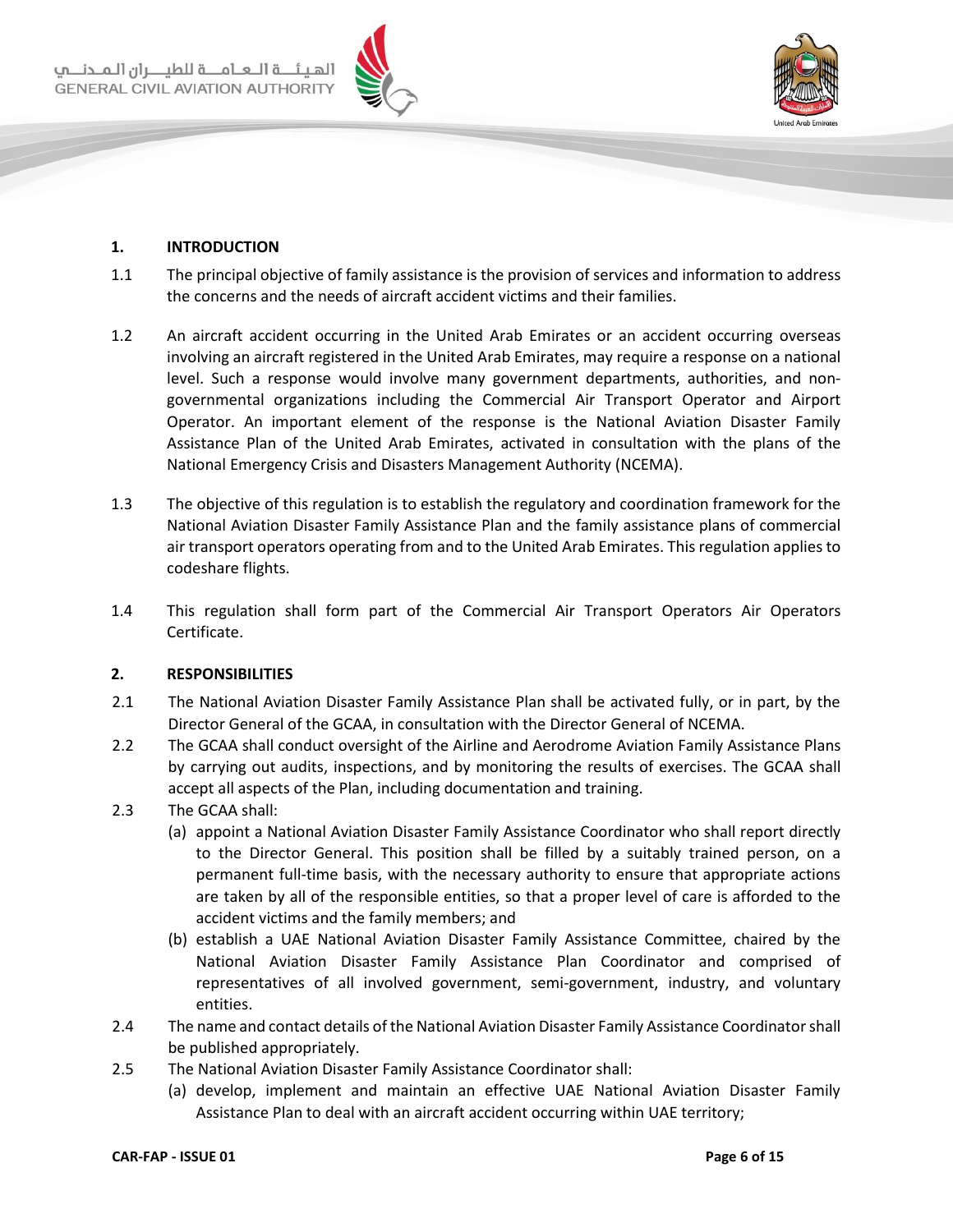



- (b) ensure that UAE air operators' Family Assistance Plans include provisions to respond to an accident occurring outside UAE territory;
- (c) ensure that air operators and airport operators' Family Assistance Plans are consistent with the UAE National Aviation Disaster Family Assistance Plan;
- (d) coordinate the UAE National Aviation Disaster Family Assistance Plan with the National Emergency Crisis and Disaster Management Authority (NCEMA);
- (e) be available to facilitate contact between the appropriate government, semi-government, and voluntary entities, the concerned air operator, the survivors and families of victims, as soon as practicable following an accident;
- (f) direct and facilitate the operations of the Joint Family Support Operations Center (JFSOC).
- (g) coordinate, where practical, a visit to the accident site for family members after consultation and agreement with the Head of the Investigation Authority. Such a visit shall not impede the investigation and shall be safe to be undertaken by family members.
- (h) maintain contact with family members to advise them on the progress of the accident investigation and its objective;
- (i) coordinate briefings for family members concerning the investigation with the Investigator In Charge and the Head of the Investigation Authority prior to providing any public briefings,
- (j) invite family members to attend all public briefings; and
- (k) inform all family members, in advance, of the content of investigation reports to be published by the Investigation Authority.
- (l) Notwithstanding its non-executive authority, the National Aviation Disaster Family Assistance Committee shall:
- (m) coordinate Aviation Disaster Family Assistance planning;
- (n) coordinate the component plans of each concerned stakeholder;
- (o) meet at least twice a year and communicate the minutes of each meeting to the Committee members and the senior management of each entity represented and the members of the NCEMA Committee; and
- (p) publish an annual report providing information on the operational readiness of the Aviation Disaster Family Assistance Plan to cope with the aftermath of an aircraft accident.

# <span id="page-6-0"></span>**3. UAE AIR TRANSPORT OPERATORS FAMILY ASSISTANCE PLANS**

- 3.1 UAE Air Transport Operators, conducting commercial air transport operations, shall establish, maintain, and implement an effective family assistance plan with sufficient and qualified resources to provide timely and effective assistance to aircraft accident victims and their families, including family notification and all aspects of victim and family logistical support. An operator may contract all or part of its family assistance plan to a third party service provider subject to the following requirements:
	- (a) the operator remains responsible and accountable for the effective implementation of its family assistance plan; and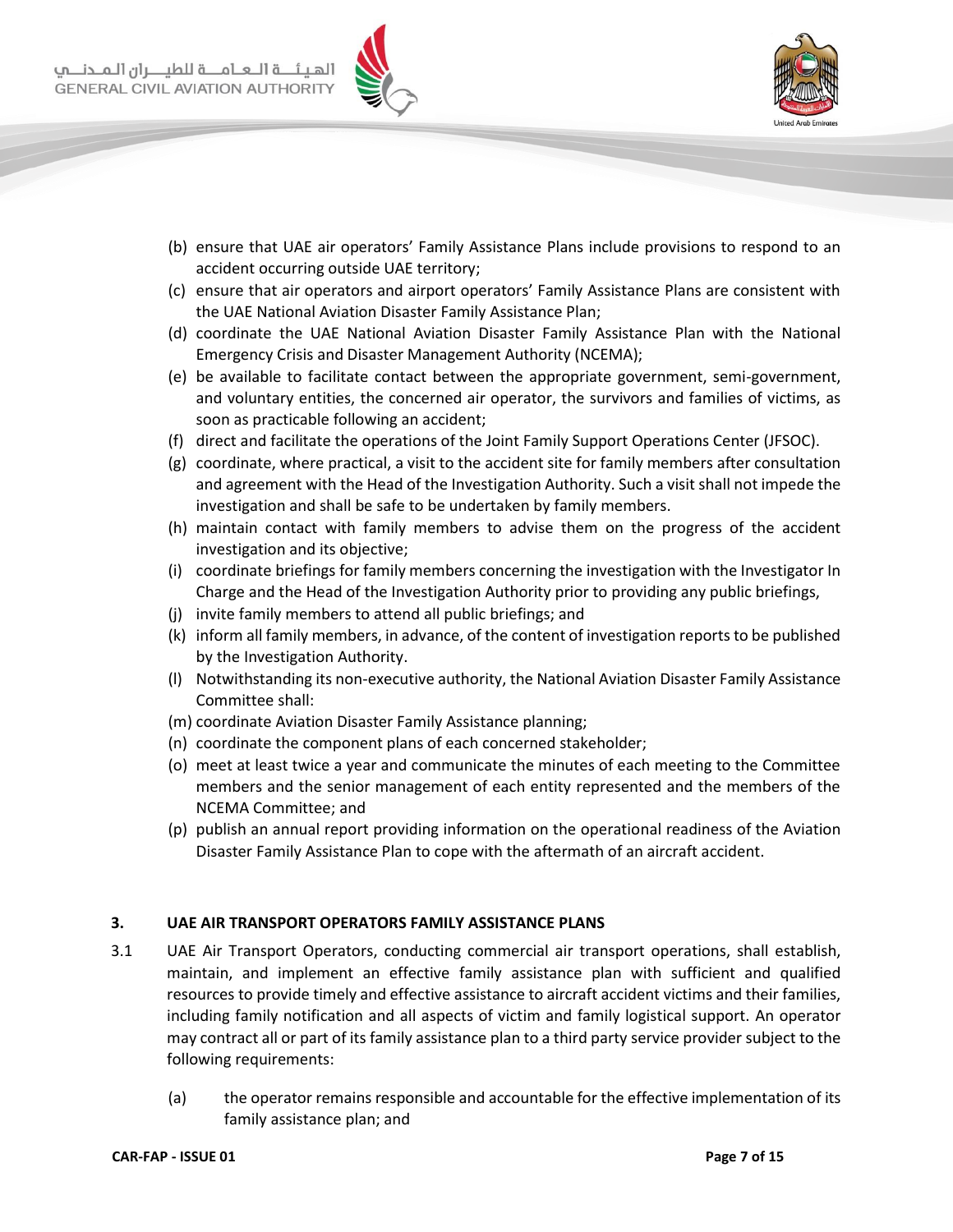



(b) unrestricted access is granted to the GCAA by the operator to verify continued compliance with the intent of this chapter.

### **AMC1 3.1**

The family assistance plan should contain mechanisms for periodic full-scale testing of the adequacy of the plan and for reviewing the results in order to improve the plans' effectiveness. The family assistance plan and testing mechanism should involve all participating agencies and associated resources.

Means to demonstrate the effectiveness of the family assistance plan may be, but are not limited to, annual full-scale exercises and tabletop exercises followed by partial exercise/tabletop exercises essential to ensure that any deficiencies found during a full-scale exercise have been corrected. A series of modular tests could be considered.

The GCAA should be notified of the date and time of exercises at least 30 working days in advance. Findings resulting from evaluation of exercises must be provided to the GCAA.

#### **GM 3.1**

Training should be commensurate with the roles and responsibilities held by personnel involved in the plan to ensure that they remain competent and ready for operation/implementation of the plan.

- 3.2 The initial issue and amendments to the operator's family assistance plan shall be accepted by the GCAA. If any part of the family assistance plan has been contracted to a third party service provider, a copy of the signed contract, in addition to the plan, shall be provided to the GCAA.
- 3.3 Operators shall integrate their family assistance plan into their emergency response plan required by CAR-SMS (i.e. CAR Part X). The operator's emergency response plan shall ensure that:
	- (a) it is immediately activated:
		- i. on direction of the GCAA Director General for an aircraft accident as part of the UAE National Aviation Disaster Family Assistance Plan; and
		- ii. as required by the aircraft operator for any other appropriate occurrence or by the GCAA; and
	- (b) the GCAA is immediately informed when the family assistance plan has been activated unilaterally by the operator.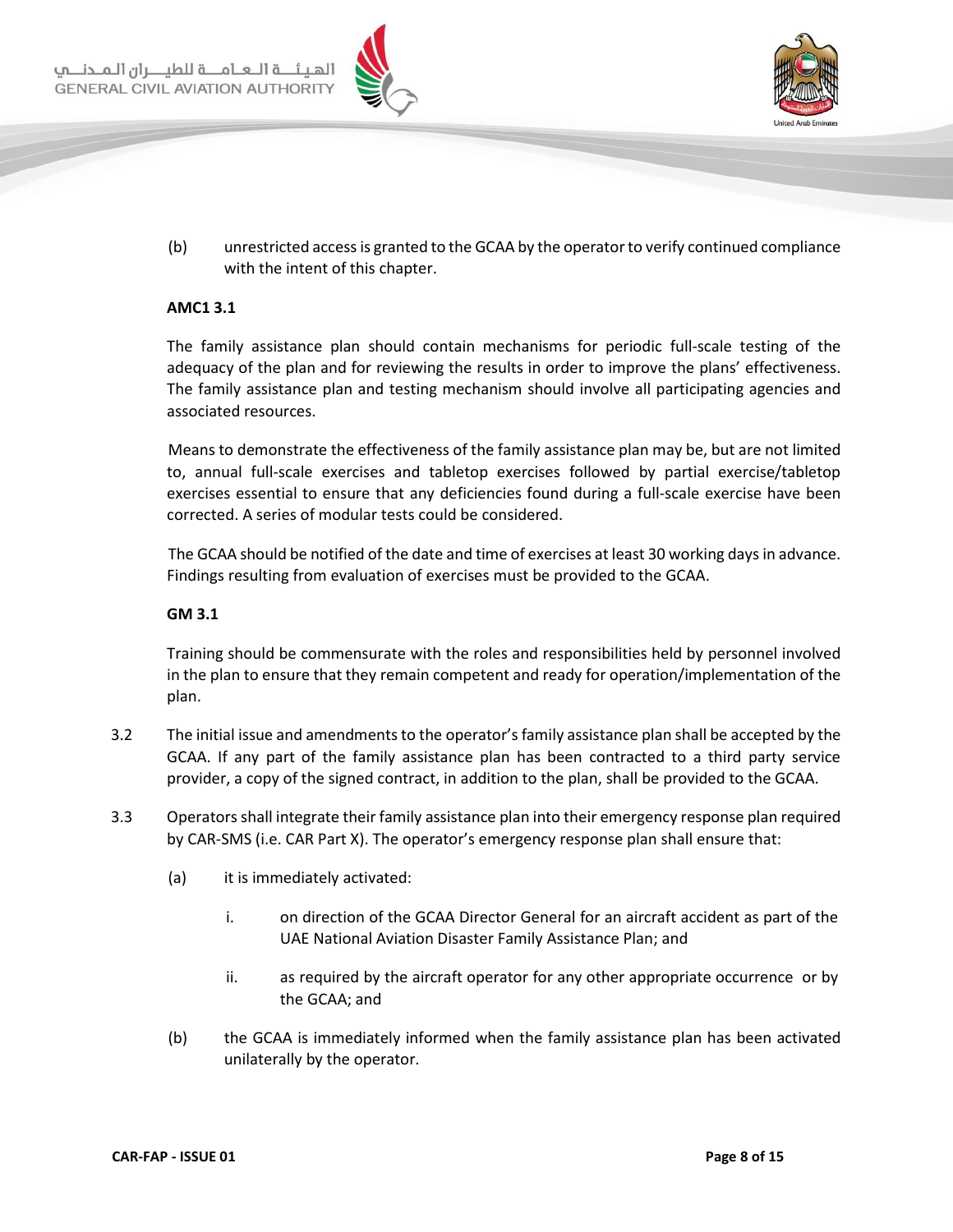



3.4 Operators shall ensure that a trained and competent person is appointed to manage the operator's family assistance plan, monitor its effectiveness, and report to the operator's senior management team accordingly.

#### **GM 3.4**

Depending on the size and complexity of their operations, operators should appoint a full time family assistance plan manager. If the size and complexity of operations allow it, the appointed person may carry out other duties such as emergency management duties.

3.5 Operators shall ensure passengers, before boarding a flight, are requested to provide the name and contact details of a person who may be contacted in the event of an emergency. If a passenger does not provide the requested next of kin information, they may be accepted for the flight, provided that their failure to provide the information is clearly recorded and a record is kept.

#### **GM 3.5**

The person to be contacted will preferably be next of kin and should not be onboard the same flight.

- 3.6 Information collected under 3.10 shall not be communicated to third parties, other than those directly involved in the Commercial Air Transport Operator's Family Assistance Plan, nor shall the information be used for commercial purposes;
- 3.6.1 On receipt of notification that an accident has occurred, the following elements of the Family Assistance Plan shall be activated:
	- (a) The Operator's Crisis Management Center;
	- (b) Secure and adequately resourced facilities, to be used as Family Assistance Centers at each affected airport and as required.

GM 3.6.1(b): It is important that the operator and the airport authority establish and implement an integrated plan for the provision of Family Assistance facilities at airports.

- (c) Commercial Air Transport Operator to make suitable arrangements with the appropriate authorities to ensure security of these facilities and The Joint Family Support Operations Center;
- (d) The following information (where available) is provided to the GCAA on receipt of notification of an aircraft accident:
	- i. Location of the accident, number of passengers and crew onboard, and number of injuries and fatalities (if known);
	- ii. Flight number, flight routing, demographics of passengers (if known);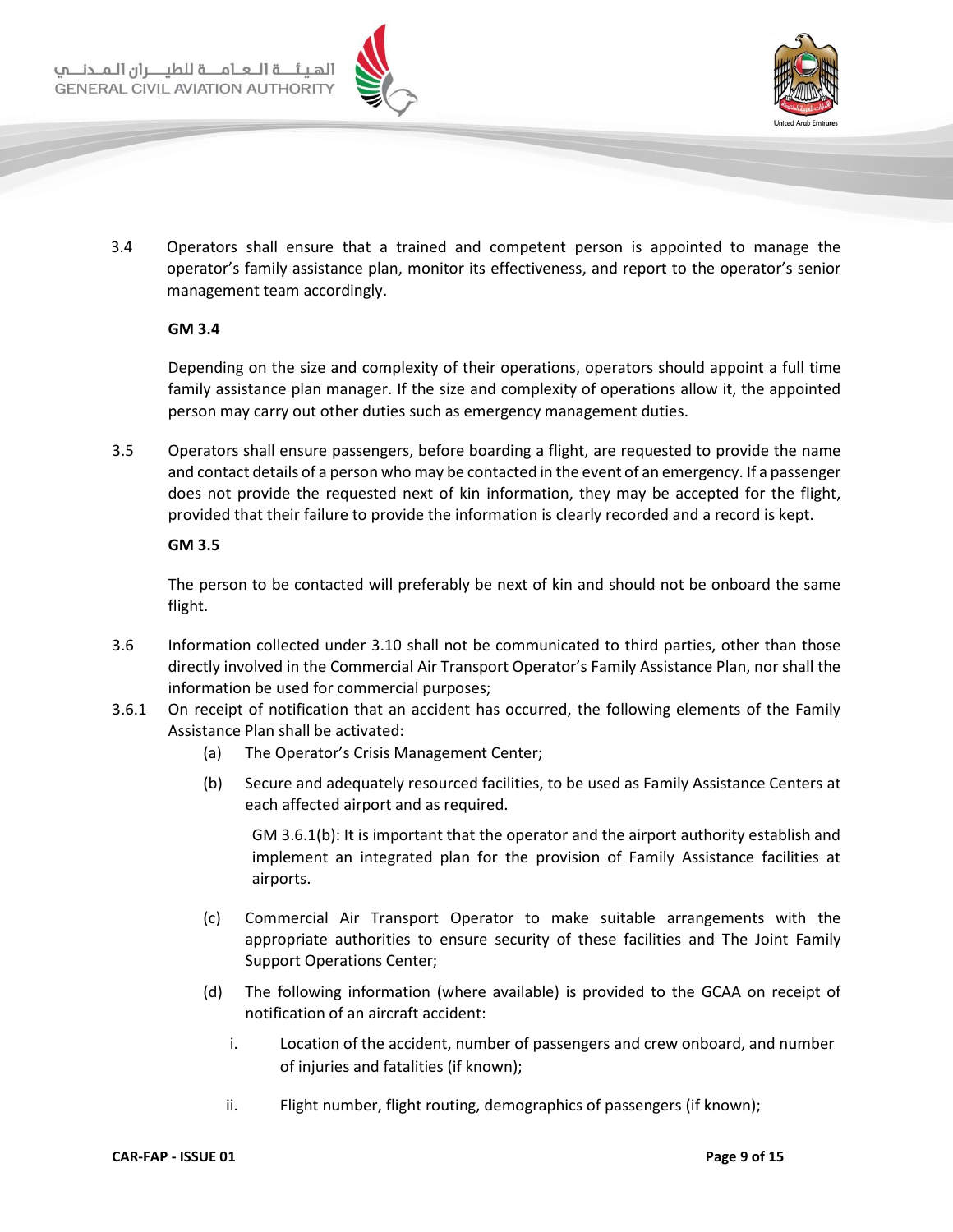



- iii. Name and telephone number of the person(s) in charge of the Operator's family assistance response, passenger name list reconciliation, and family notification process; and
- iv. Name, telephone number, and location of the facilities designated as the Family Assistance Centers and the Joint Family Support Operations Center;
- (e) The passenger name list remains confidential and classified until publication becomes possible. Passenger name lists shall be issued as soon as verification of passenger names is accomplished, and after next of kin have been notified and consulted;
- (f) No information regarding the accident investigation is communicated to the public;
- (g) Within one hour from the time of the accident, toll-free telephone number(s), catering for domestic UAE calls, with sufficient capacity and personnel to handle the anticipated call volume is provided and publicized. International enquiry phone numbers will be provided and publicized as soon as possible following the accident;
- (h) Timely notification to the family members of passengers that their relatives' name appears on the preliminary verified passenger name list. The operator has no obligation to release the name of a victim of the accident, if the person's family do not wish the name to be released;
- (i) notification to family members is provided prior to releasing passenger names to the public;
- (j) a website, containing appropriate information for victims and family members, is activated within two hours of notification of an accident;

#### **GM 3.6 (j):**

The website, commonly referred to as a "dark site", is a preformatted site into which accident details and useful information for survivors and next of kin can be entered.

- (k) secure and private facilities at the affected departure, arrival, and intermediate airports, are provided for survivors and family members in coordination with airport operators;
- (l) secure accommodation for survivors and family members and transportation from their point of origin to a location near the accident site is provided together with transportation from the accommodation to the accident site , where the nature and safety of the accident site permits;
- (m) within the United Arab Emirates, appropriate counseling services are provided by an organization recognized by the relevant UAE government authority for social, emotional, and psychological support of the survivors and victims' families;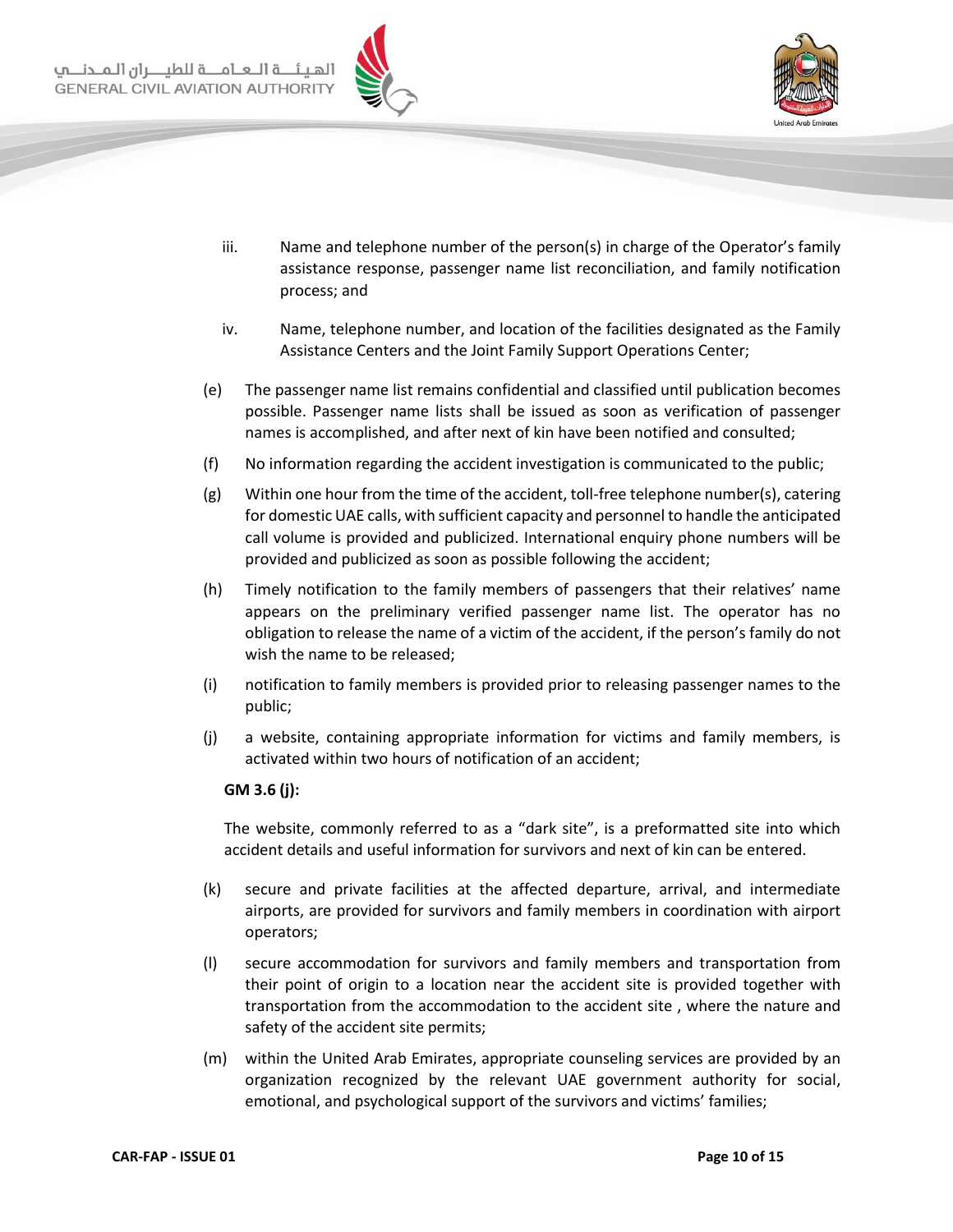



- (n) an air operator representative, who will accompany the appointed GCAA representative, if required, is appointed, who shall have sufficient authority to take decisions on behalf of the Commercial Air Transport Operator, or have immediate access to those who have such authority;
- (o) appropriate privacy and security arrangements for the families and the survivors are maintained at all times;
- (p) immediate financial assistance of minimum AED 80,000 is provided to the family of each victim. This payment shall be taken into account in the reckoning of any final compensation amount;
- (q) consult family members about memorial services and erection of memorial structures, including inscriptions, and facilitate their execution.
- (r) consult family members about funeral arrangements,
- (s) provide assistance with entry into the UAE on a temporary basis of family members of victims of an aircraft accident, and make arrangements for transportation, and accommodation;
- (t) facilitate the formation of a family association, if desired by the family members;
- (u) expatriation or disposition of human remains is done according to the wishes of the family members ; and
- (v) personal effects are stored and returned to the family members, unless they are needed for accident investigation, or a criminal investigation. Any unclaimed effects shall be securely retained by the Commercial Air Transport Operator for a period of at least 24 months from the date of the aircraft accident.
- 3.7 Operators shall make appropriate arrangements with the airports at which they operate, to facilitate and coordinate the provision of family assistance services.

#### <span id="page-10-0"></span>**4. AIRPORT OPERATORS FAMILY ASSISTANCE PLANS**

- 4.1 Airport Operators shall establish, implement and maintain a family assistance plan with sufficient and qualified resources to provide timely and effective assistance to the affected Commercial Air Transport Operator in the event of an accident.
- 4.2 An airport operator shall integrate its family assistance plan into its emergency response plan required by Part XI of the *Civil Aviation Regulations.* The emergency response plan shall ensure that:
	- (a) the Family Assistance Plan is immediately activated:

For an aircraft accident,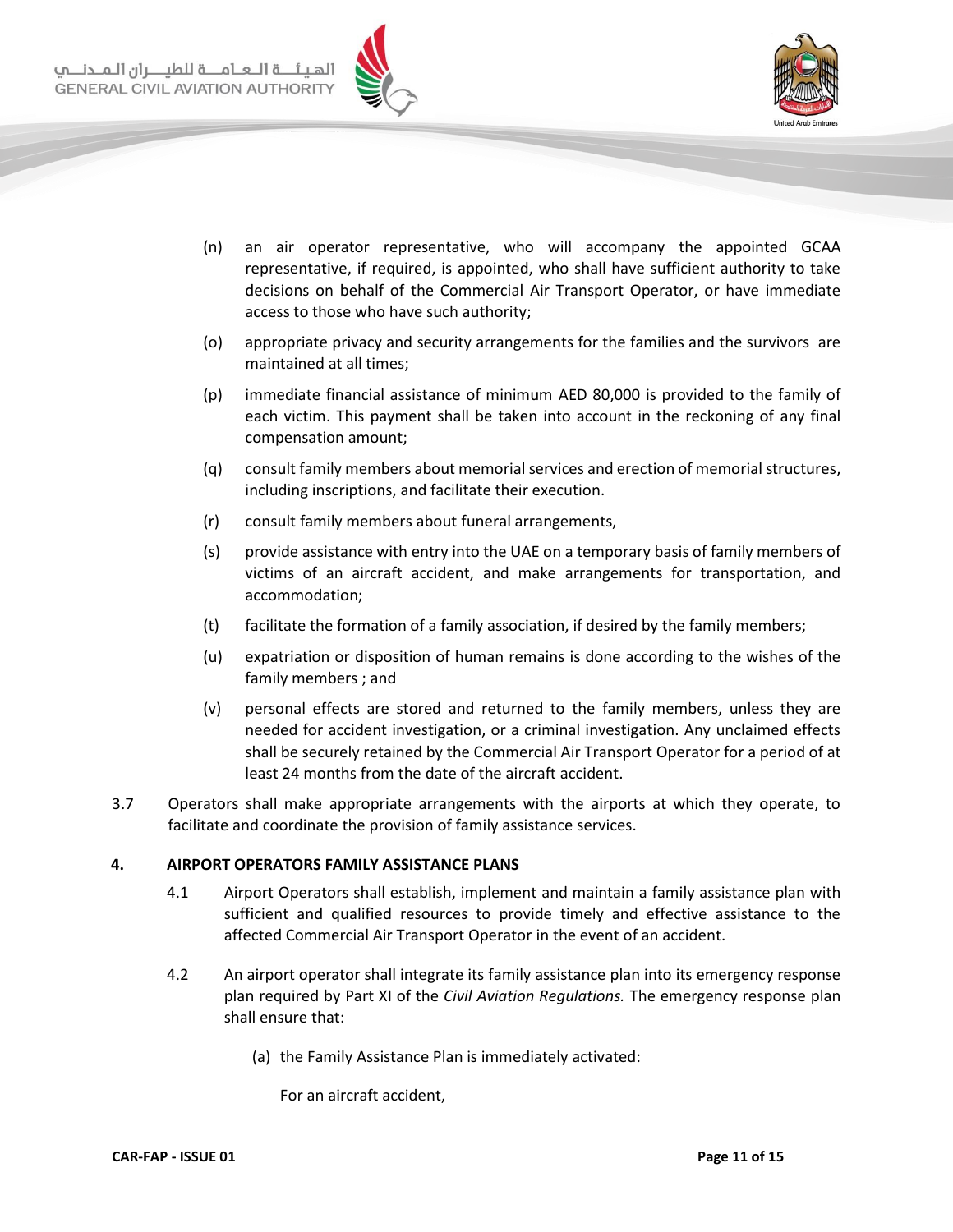



For other occurrences to support the Commercial Air Transport Operators family assistance plan,

- (b) The GCAA will be informed immediately when the airport Family Assistance Plan has been activated.
- 4.3 The initial issue and amendments to the Airport Operator family assistance plan shall be acceptable to the GCAA. If any part of the family assistance plan has been subcontracted to a third party service provider a copy of the signed contract, in addition to the plan, shall be provided to the GCAA.
- 4.4 The Airport Operator shall appoint a trained and competent person as family assistance coordinator who will be responsible of coordinating the airport family assistance plan and the plans of the Commercial Air Transport Operators.
- 4.5 The airport operator shall not issue any information to the public regarding the accident investigation, passenger name lists, or victim's details etc.
- 4.6 Any changes to the Airport Operator's plan are to be communicated immediately to the GCAA.

#### <span id="page-11-0"></span>**5. FOREIGN AIR TRANSPORT OPERATORS FAMILY ASSISTANCE PLANS**

- 5.1 Foreign air transport operators conducting commercial air transport operations to and from the United Arab Emirates will provide to the GCAA a letter, signed by the accountable manager, confirming that the operator has a family assistance plan that is equivalent to the plan described in this Regulation, and that the operator is committed to activating the Plan in the event of an accident occurring in the United Arab Emirates involving its aircraft.
- 5.2 A copy of the signed letter of commitment shall be provided by the GCAA to the National Aviation Disaster Family Assistance Coordinator.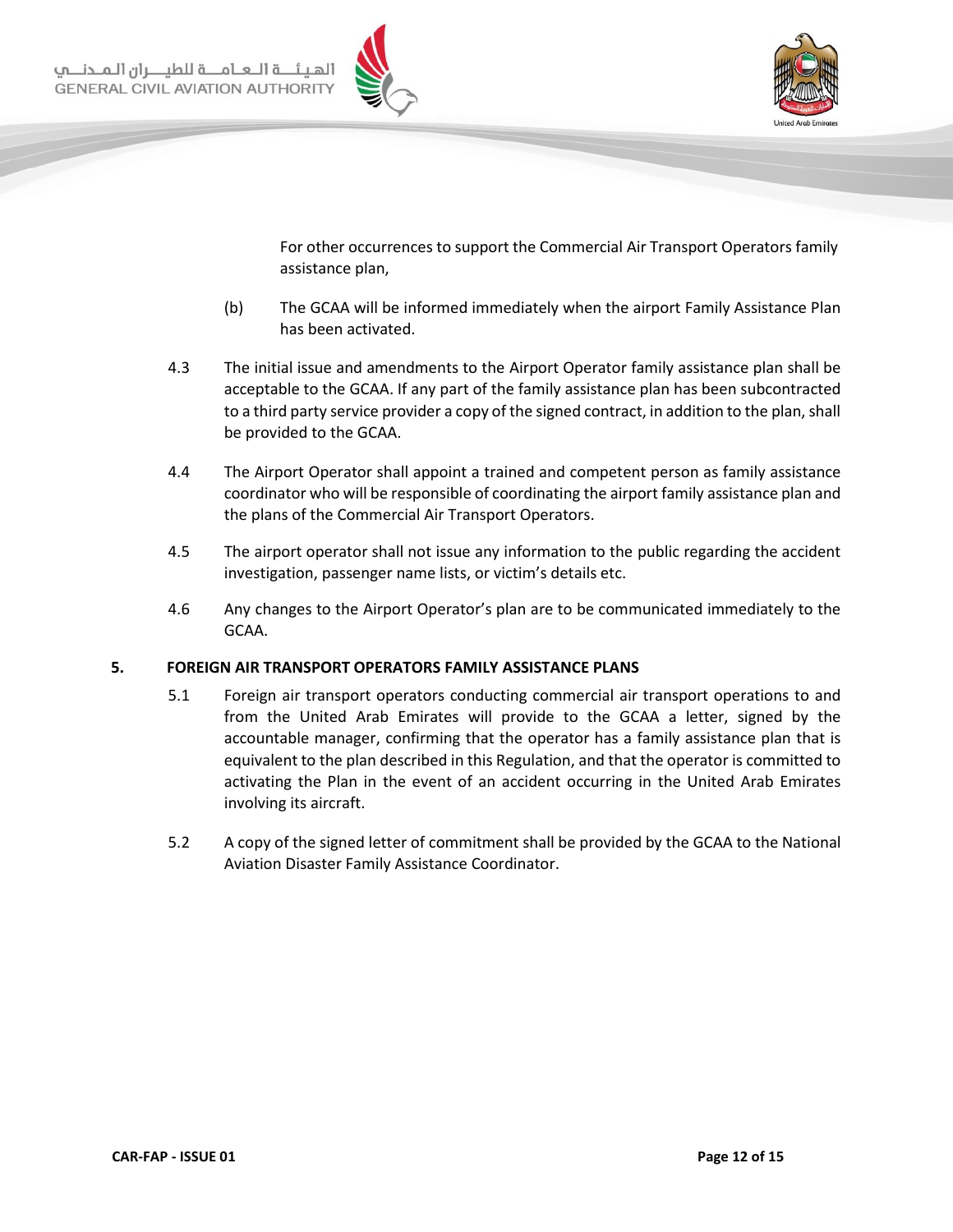



#### <span id="page-12-0"></span>**6. DEFINITIONS**

#### **Air Accident** –

An occurrence associated with the operation of an aircraft which, in the case of a manned aircraft, takes place between the time any person boards the aircraft with the intention of flight until such time as all such persons have disembarked, or in the case of an unmanned aircraft, takes place between the time the aircraft is ready to move with the purpose of flight until such time as it comes to rest at the end of the flight and the primary propulsion system is shut down*,* in which:

a) a person is fatally or seriously injured as a result of:

#### — being in the aircraft, or

— in direct contact with any part of the aircraft, including parts which have become detached from the aircraft, or

— direct exposure to jet blast, *except* when the injuries are from natural causes, self-inflicted or inflicted by other persons, or when the injuries are to stowaways hiding outside the areas normally available to the passengers and crew; or b) the aircraft sustains damage or structural failure which:

— adversely affects the structural strength, performance or flight characteristics of the aircraft, and — would normally require major repair or replacement of the affected component, *except* for engine failure or damage, when the damage is limited to a single engine (including its cowlings or accessories), to propellers, wing tips, antennas, probes, vanes, tires, brakes, wheels, fairings, panels, landing gear doors, windscreens, the air skin (such as small dents or puncture holes), or for minor damages to main rotor blades, tail rotor blades, landing gear, and those resulting from hail or bird strike (including holes in the radome); or

c) the aircraft is missing or is completely inaccessible.

#### **Air Accident Investigation Authority –**

A government agency, body or commission that has the primary responsibility for the investigation of aircraft accidents, as per Annex 13.

#### **Commercial Air Transport operator –**

A person, organization or enterprise engaged in or offering to engage in an aircraft operation.

#### **Airport Operator –**

A person, organization or enterprise engaged in the operation of an airport.

#### **Emergency Exercise –**

An activity designed to promote emergency preparedness; evaluate emergency operations, policies, plans, procedures, and facilities; train personnel in [emergency](http://www.expertglossary.com/definition/emergency-management) [management](http://www.expertglossary.com/definition/emergency-management) and response duties; and demonstrate operational capability.

#### **CAR-FAP - ISSUE 01 Page 13 of 15**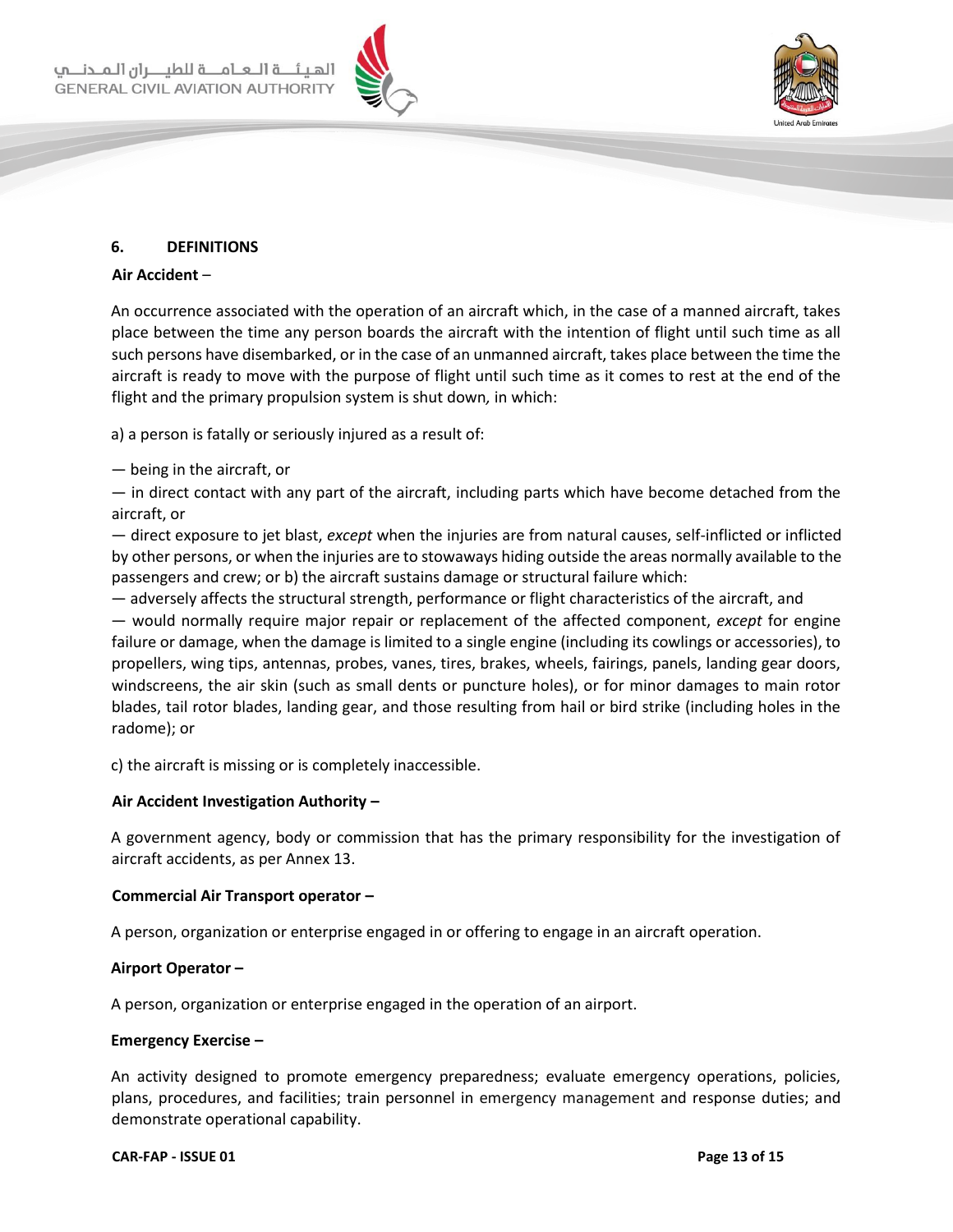



#### **Family Assistance Center (FAC) –**

The Family Assistance Center (FAC) is the focus of services for family members when they travel to the accident location. FACs are designed to meet the immediate and short-term needs of family members:

safety, security, physiological needs (food, sleep), information (about the victim recovery and identification process, and the investigation), and crisis/grief counseling. The Commercial Air Transport Operator is responsible for providing the FAC.

**Family Member** – The term family member cannot be readily defined. Therefore, Commercial Air Transport operators should interpret family members in a broad and inclusive sense.

#### **Joint Family Support Operations Center (JFSOC)**

The JFSOC coordinates all post-accident family member activities and resolves family assistance concerns and challenges during the on-scene phase of the response. Facilitated by the National Aviation Disaster Family Assistance Coordinator, the JFSOC includes representatives from each organization providing assistance to ensure efficient use of resources, sharing of information, and the provision of appropriate and professional services to families.

#### **National Emergency Crisis and Disaster Management Authority (NCEMA)**

The mission of NCEMA is to enhance the capabilities of the United Arab Emiratesin managing emergency, crisis and disaster by: setting the requirements of business continuity, enabling quick recovery through joint planning, and coordinating communication both at the national and local level.

#### **Passenger Name List (PNL) –**

A list of all passengers in possession of a ticket, who are onboard a commercial aircraft with the intention of flight.

#### **Providers of family assistance –**

Entities having a role in providing family assistance to accident victims and their families, such as government departments and agencies of the State where the accident occurred; the Commercial Air Transport operator; the airport operators; third parties (such as non-governmental aid agencies, commercial companies); and family associations.

#### **State of Occurrence –**

The State in the territory of which an accident or incident occurs.

#### **Survivor –**

A victim who is not fatally injured as a result of the aircraft accident.